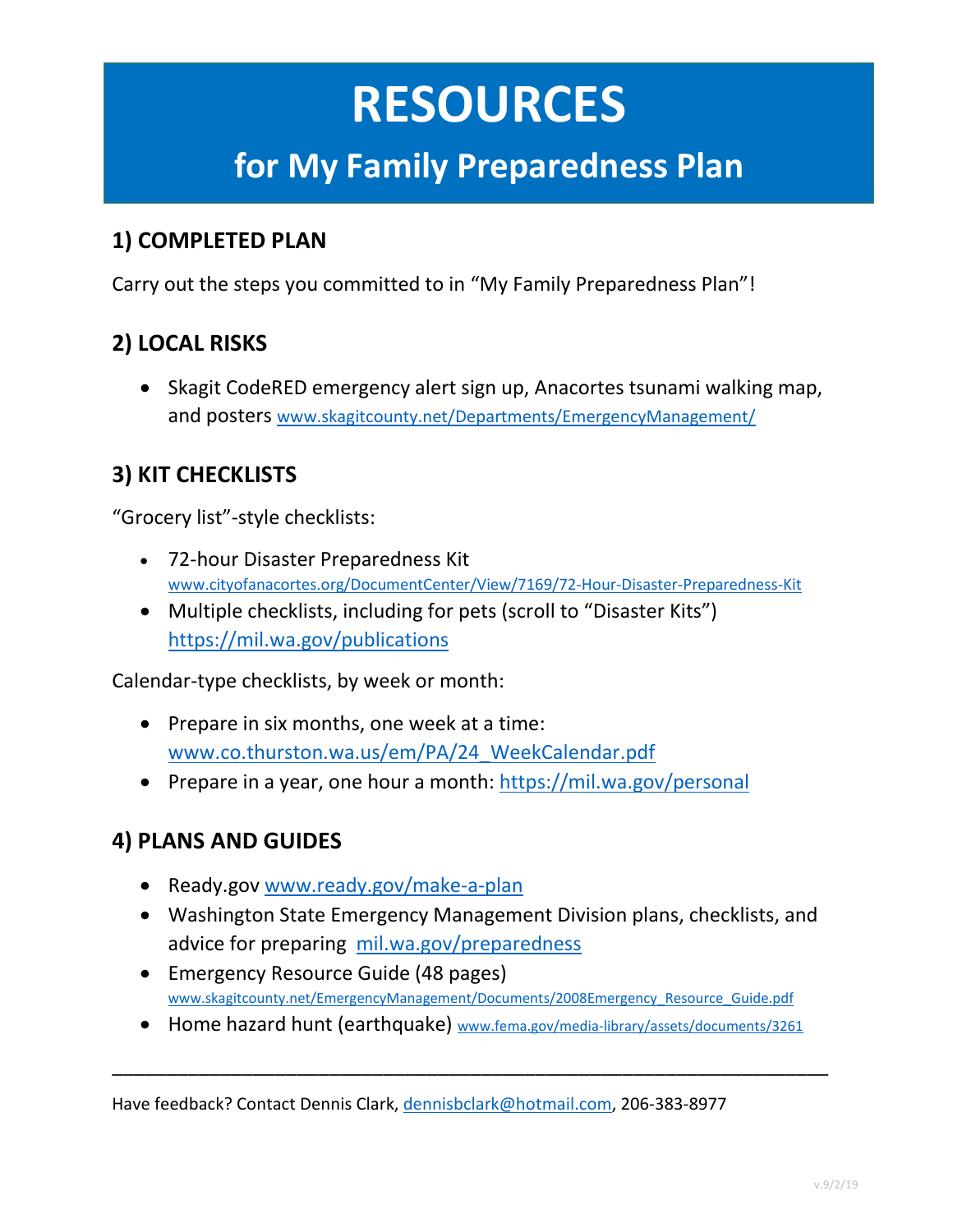# **My Family Preparedness Plan** *Steps I Will Take to Prepare My Family*

#### *Step 1 Make the Commitment!*

The people I am acting for are: \_\_\_\_\_\_\_\_\_\_\_\_\_\_\_\_\_\_\_\_\_\_\_\_\_\_\_\_\_\_\_\_\_\_\_\_\_\_\_\_\_\_\_\_

. I am committed to get ready, get connected, get strong – for them!

Sign here: **Example 20** and 20 and 20 and 20 and 20 and 20 and 20 and 20 and 20 and 20 and 20 and 20 and 20 and 20 and 20 and 20 and 20 and 20 and 20 and 20 and 20 and 20 and 20 and 20 and 20 and 20 and 20 and 20 and 20 an

#### *Step 2 Decide on Your Disaster!*

We live in a small community on an island. The disaster I am most concerned about will shape my decisions about how to prepare. I am preparing for:

- \_\_ Earthquake
- \_\_ High winds
- \_\_ Winter storm
- \_\_ Other (be specific) \_\_\_\_\_\_\_\_\_\_\_\_\_\_\_\_\_\_\_\_\_\_\_\_\_\_\_\_\_\_\_\_\_\_\_\_\_\_\_\_\_

#### *Step 3 Plan!*

Based on the disaster(s) checked above, decide on the following:

Where will you meet if you cannot get home?

Who is your out-of-state contact *and* how will you connect?

What will you do to prepare for the disaster? I will

- Prepare a three-day disaster kit (minimum) *now* Date completed:
- $\Box$  Conduct a home hazard hunt *now*, and  $\Box$  Date completed:  $\Box$
- \_\_\_ Learn *now* how and *when* to turn off utilities including water, gas, and electricity The Date completed:

\_\_\_\_\_\_\_\_\_\_\_\_\_\_\_\_\_\_\_\_\_\_\_\_\_\_\_\_\_\_\_\_\_\_\_\_\_\_\_\_\_\_\_\_\_\_\_\_\_\_\_\_\_\_\_\_\_\_\_\_\_\_\_\_\_\_\_\_\_